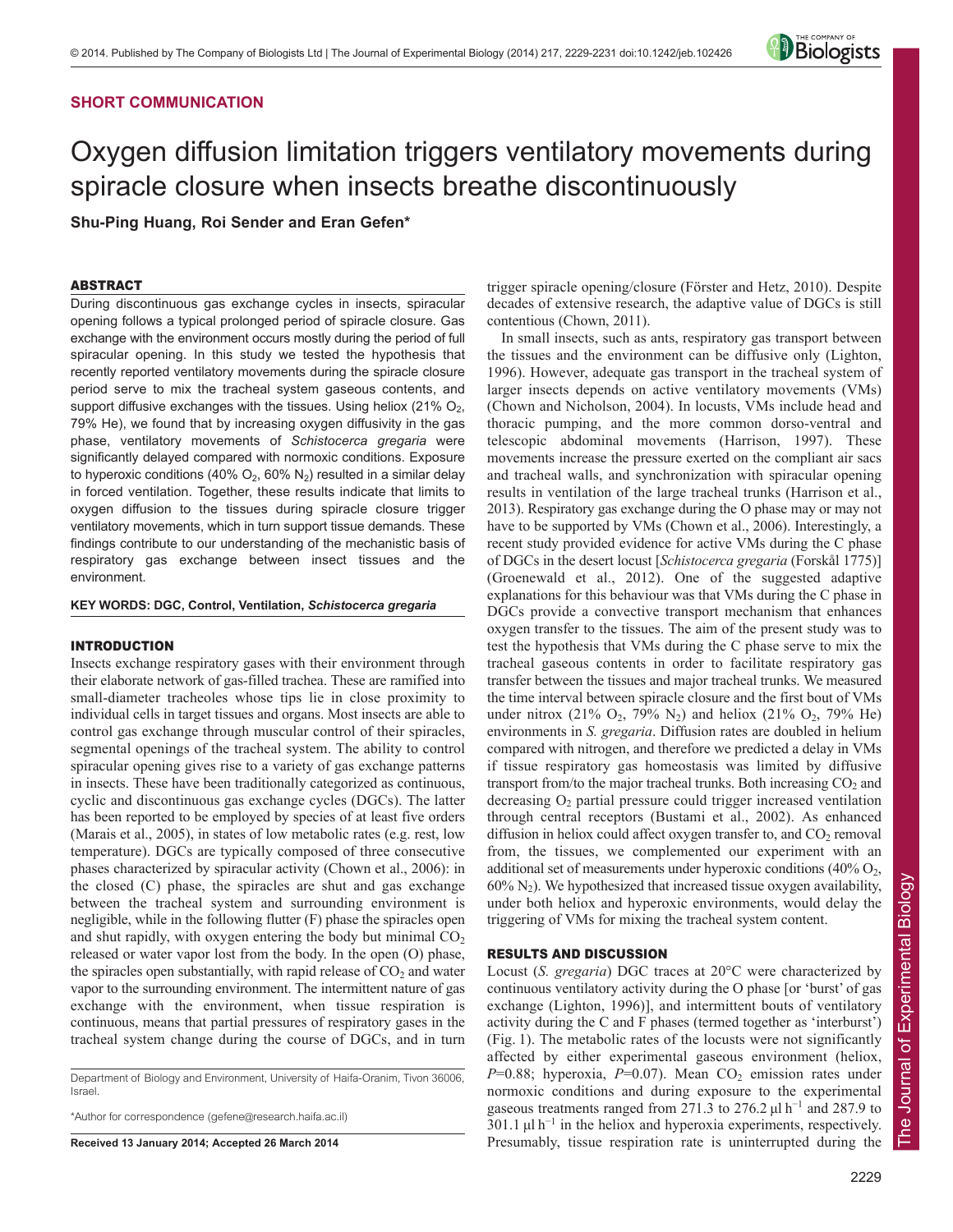

Fig. 1. Simultaneous recording of CO<sub>2</sub> emission and ventilatory activity in Schistocerca gregaria. (A) A typical trace of ventilatory activity (blue) and CO<sub>2</sub> emission (black) during discontinuous gas exchange cycles at 20°C (body mass=1.57 g). Amplitudes of the activity trace during ventilatory movements (VMs) are relative to periods of inactivity (horizontal blue line).  $t_1$ , time interval between the onset of spiracle closure (marked by vertical dotted line) and the first bout of VMs; *t*2, time interval between the first two bouts of VMs. (B) Activity and CO2 traces showing O-phase VMs persisting into the interburst (locust body mass=1.47 g). Under these circumstances,  $t_1$  was calculated from cessation of that activity (marked by vertical dotted line).

interburst period. Nevertheless, we found significant treatment effects on the time interval from spiracle closure to the first VMs  $(t_1)$ , and between the first and second VMs  $(t_2)$  during the interburst (Fig. 1). The first VMs observed in heliox  $(228.5\pm14.9 \text{ s})$  following the onset of the interburst were significantly delayed compared with normoxic conditions (169.0±14.5 s) (*Z*=–2.73, *P*=0.006, *n*=14). Likewise, a significantly longer time interval was measured between the first two bouts of activity in heliox compared with normoxia (*Z*=–2.85, *P*=0.004). Upon re-exposure to normoxic conditions, measured  $t_1$  and  $t_2$  values were not significantly different from the original normoxic values  $(t_1, Z=-1.53, P=0.12; t_2, Z=-0.87, P=0.38;$ Fig. 2A). This confirms that the delay in VMs was not a result of prolonged exposure to experimental conditions. The above results indicate that VMs are triggered when respiratory gas diffusion rate in the tracheal system during the interburst does not match tissue demands. This supports the hypothesis that VMs serve to mix tracheal gas contents during intermittent gas exchange with the environment (Groenewald et al., 2012).

Elevated  $CO<sub>2</sub>$  and low  $O<sub>2</sub>$  partial pressures have both been shown to result in increased VMs via central receptors (Bustami et al., 2002). As the manipulation of gas diffusion rates by heliox enhanced both rates of oxygen transfer from the tracheal trunks to the tissues and  $CO<sub>2</sub>$  removal from metabolizing tissues to the tracheal system, delayed VMs in heliox could be a result of changes in tissue oxygen and/or  $CO<sub>2</sub>$  levels. In the hyperoxia experiment,  $t<sub>1</sub>$ was delayed under hyperoxic treatment to 228.1±23.9 s compared with original normoxia (178.0±20.6 s) (*Z*=–2.66, *P*=0.007, *n*=15). A return to normoxic conditions resulted in  $t_1$  similar to that recorded in the preceding exposure to normoxia (*Z*=–0.22, *P*=0.81; Fig. 2B). Together, these results indicate that a decrease in tissue oxygen levels rather than a buildup in  $CO<sub>2</sub>$  triggers VMs during spiracle closure. Although we did not find a significant treatment effect on metabolic rate, measured  $CO<sub>2</sub>$  emission rates during the hyperoxia exposure were slightly lower than those in normoxic levels  $(287.9 \pm 14.3 \,\mu l \, h^{-1}$  compared with  $301.1 \pm 15.7 \,\mu l \, h^{-1}$ ). Nevertheless,  $t_1$  was not significantly correlated to mean metabolic rates in any of the experimental environments (*P*=0.27, 0.18 and 0.35 for normoxia, hyperoxia and second normoxia exposure, respectively), suggesting that delayed VMs in the hyperoxia treatment were unlikely to have resulted from lower rates of tissue respiration. Delayed  $t_1$  values under both heliox and hyperoxia, compared with normoxic conditions, confirm that VMs during the closed phase of DGC serve to support tissue gas exchange by

2230

tracheal gas convection, and are triggered by decreasing oxygen levels in the tissues.

The effect of tracheal gas environment on  $t_2$  was less conclusive in comparison to that on  $t_1$ . A treatment effect consistent with that of *t*<sup>1</sup> was maintained in the heliox experiment, whereas we did not observe a significant effect of the experimental gas on  $t_2$  in the hyperoxia experiment (Fig. 2B). This may be a result of the variability in the intensity and/or duration of ventilatory muscle



**Fig. 2. Experimental gas treatment effects on time intervals between ventilatory movements.** Effects of heliox (A;  $N=14$ ) and hyperoxia (B;  $N=15$ ) on the time interval ( $t_1$ ; s) between spiracle closure and the first bout of ventilatory movements, and the following interval ( $t_2$ ) between the first two bouts of activity (means + s.e.m.). Different letters indicate significant differences between compared groups.